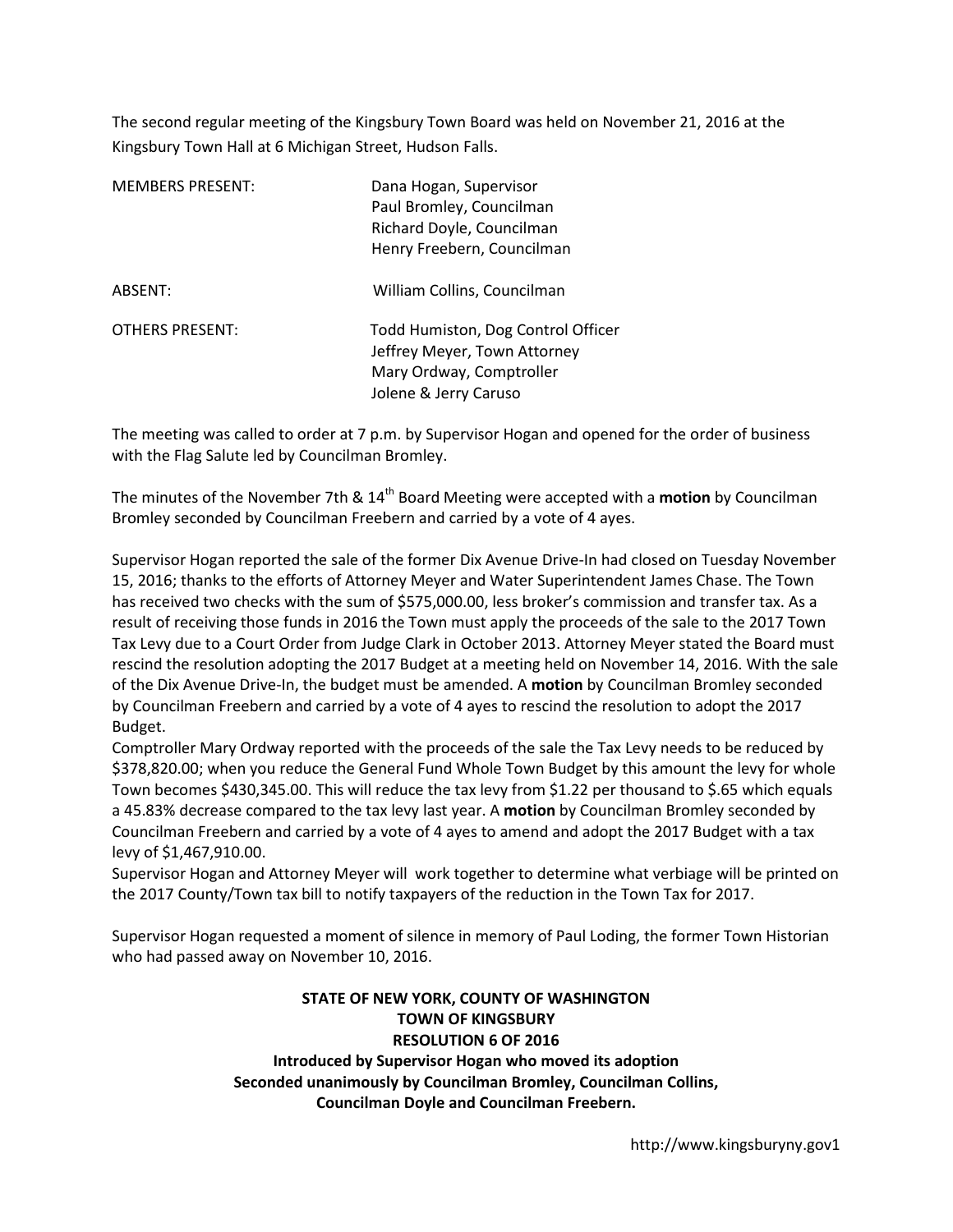#### **RESOLUTION OF SORROW**

WHEREAS, OUR FRIEND, Paul R. Loding, was removed from our midst on November 10, 2016; and

 WHEREAS, Paul served the Town well as Town Historian from January 1, 1990 until his resignation on April 30, 2016; and

 WHEREAS, Paul served our community as a member of the Kingsbury Volunteer Hose Company No. 1 and the Hudson Falls Volunteer Fire Company; and

 WHEREAS, Paul was the author of Images of America Kingsbury and Hudson Falls and was writing a book with past and present photos of locations in the Town and Village; and

 WHEREAS, Paul enjoyed being a re-enactor in the British Army as Lieutenant Colonel of the 53<sup>rd</sup> Regiment of Foot; and

 NOW, THEREFORE, BE IT RESOLVED that our sincerest sympathy is extended to his family and friends in their hour of sorrow remembering that:

> May joy and peace surround you Contentment latch your door, And happiness be with you now, And bless you evermore.

*An Irish Blessing* 

BE IT FURTHER RESOLVED that this resolution be spread upon the minutes of our

meeting.

Dated: November 21, 2016 **By Order of the Kingsbury Town Board** 

Cynthia A. Bardin, Kingsbury Town Clerk

Supervisor Hogan reported the Town has received a grant for improvement of the water system. Earlier this year Water Superintendent James Chase showed Supervisor Hogan some of the things that could be upgraded in the water system in the next several years. James Chase worked closely with Village DPW Michael Firillo who assisted with the development of this grant To better prepare ourselves for the future a couple of things came up; water connectors and two fire hydrants at Manlee and Blenor Avenue. James Chase and Mike Fiorillo discussed three water connectors; one at Feeder Street, one at Myrtle Avenue and one at North Street. The water connectors are approximately \$7,500.00 each and need to be put in place to help improve the water flow to and from the village and Kingsbury in the event of an emergency. They would also like to improve the fire protection zones which included the two fire hydrants in the Blenor and Manlee Avenue area which we will be connecting into shortly after Schermerhorn does his connection with the new Senior Center. In applying for the grant, money was

http://www.kingsburyny.gov2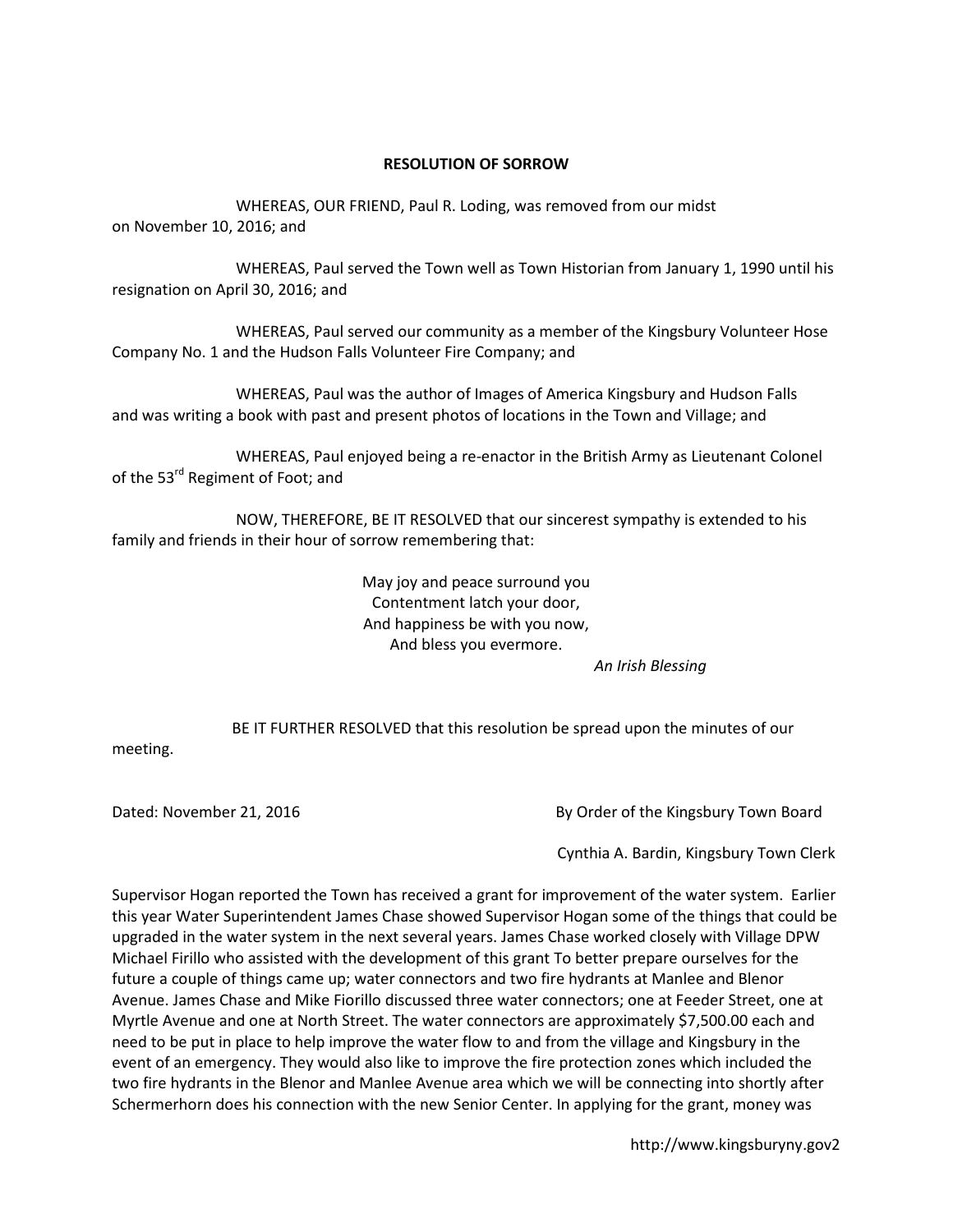requested to update eighty-two storz fittings on fire hydrants in the Town of Kingsbury. The Volunteer Hose Company decided the upgrade would allow them to attach to the fire hydrants quicker, making the fire protection better. Supervisor Hogan, with help from Betty Little, wrote a grant for \$65,000.00 to the Dormitory Authority. Supervisor Hogan stated if the Board is comfortable with accepting the grant, James Chase will start getting estimates for the work. Attorney Meyer commented the Board needs to add another authorized agent. Supervisor Hogan would like Mary Ordway to be the administrator of the grant.

#### **TOWN BOARD OF THE TOWN OF KINGSBURY COUNTY OF WASHINGTON, STATE OF NEW YORK**

Resolution No. 7 of 2016 Adopted November 21, 2016

Introduced by Councilman Freebern Who moved its adoption

## Seconded by Councilman Doyle **RESOLUTION FOR APPOINTMENT OF AUTHORIZED OFFICERS FOR SIGNATURE OF GRANTEE CERTIFICATION AND GRANT DOCUMENTATION FOR TOWN OF KINGSBURY'S GRANT PROJECT #8262 THROUGH THE NEW YORK STATE DORMITORY AUTHORITY STATE AND MUNICIPAL FACILITIES PROGRAM ("SAM") FOR IMPROVEMENTS TO THE TOWN'S WATER SYSTEM**

 **WHEREAS,** on or about October 21, 2016, the Town of Kingsbury ( hereinafter "Town") Was awarded a State and Municipal Facilities Program ("SAM") through the New York State Dormitory Authority ("Grant Administrator") in the amount of \$65,000.00 ("Grant Funds") to be Used for the improvements to the water system: and

 **WHEREAS,** certain laws prohibit the use of public Grant Funds to finance religious programs or programs that may favor one religion over another and the Dormitory Authority of The State of New York; and

 **WHEREAS,** the Grant Funds may only be used for certain community improvement Purposes as set forth in the enabling legislation and may not be used to finance a program or Project that will in any way promote or facilitate religious worship, instruction or proselytizing; And

 **WHEREAS,** the Grant Coordinator requires that the Town have two appointed Authorized Officers for this SAM Grant on behalf of the Town who have the authority to enter in To the Grantee Certification and any and all SAM Grant required documentation.

### **NOW, THEREFORE BE IT**

 **RESOLVED,** the Town Board hereby appoints Supervisor, Dana Hogan and Comptroller, Mary Ordway as authorized agents for the Town of Kingsbury's application, documentation and certifications relative to the SAM Grant and all Required paperwork required by the Grant Coordinator; and be it further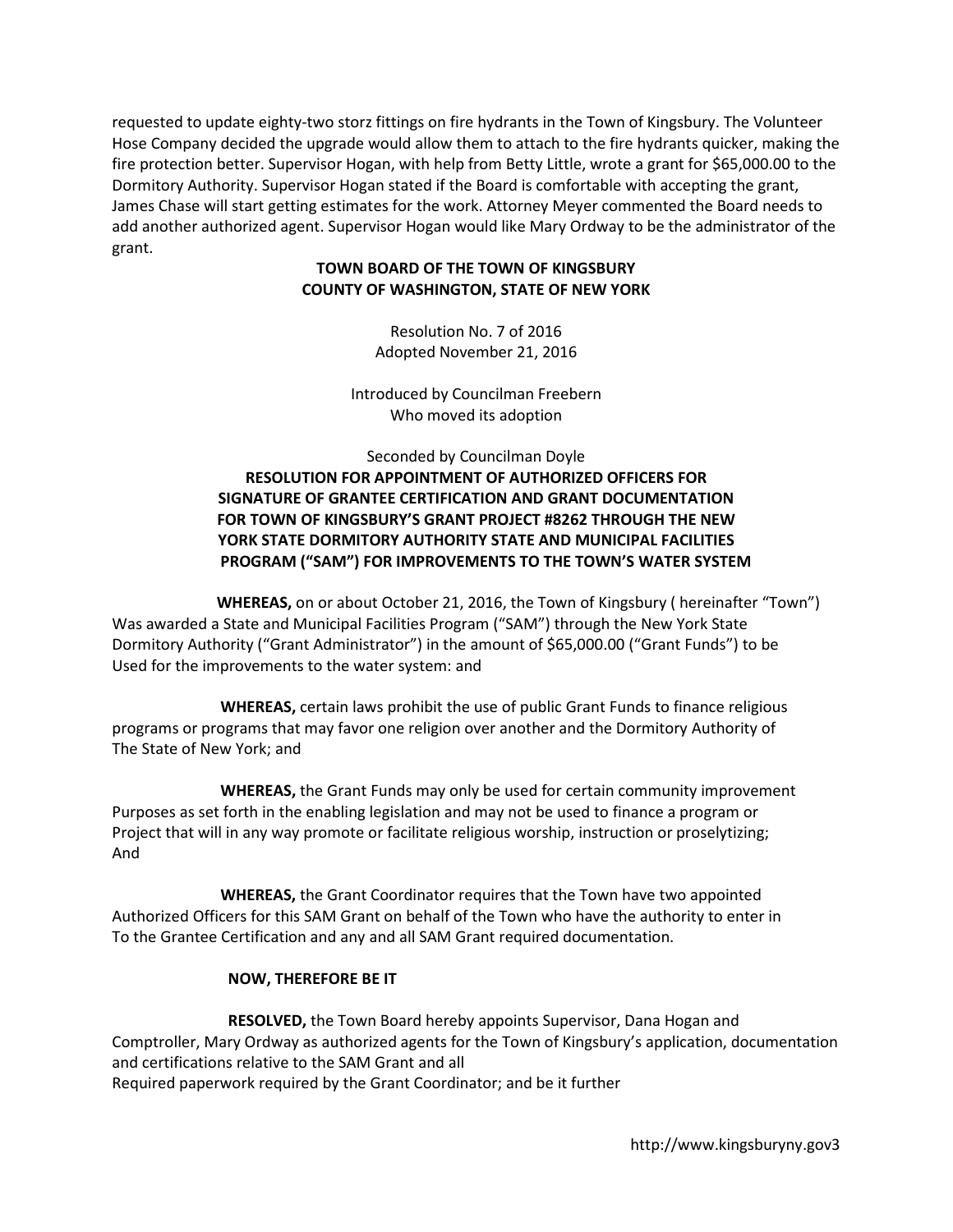**RESOLVED,** that this resolution shall take effect immediately.

LEGAL UPDATE FROM ATTORNEY MEYER:

Attorney Meyer reported the proposed Local Law for Nuisance Properties and the Noise Ordinance will be discussed at the next Board meeting.

The Board will need a Draft RFQ in December for grant writers.

The Board would like to discuss the Article 7 in the matter of Wayne Hurd and Paul Hurd against Colleen Adamec, Assessor and the Town of Kingsbury in an executive session.

Attorney Meyer reported there are pending Article 7's which are Court Conference scheduled in December; there will be an update next month.

The Town Clerk submitted a report to the Board for penalties collected for the Hudson Falls Central School Tax Collection:

| TO:                                           | Supervisor Hogan<br>Councilman: Bromley, Collins, Doyle & Freebern |  |  |
|-----------------------------------------------|--------------------------------------------------------------------|--|--|
| FROM:                                         | Tax Collector: Cynthia A. Bardin                                   |  |  |
| SUBJECT:                                      | 2016 - 2017 Hudson Falls Central School Tax                        |  |  |
| DATF:                                         | November 8, 2016                                                   |  |  |
| November 8, 2016 – Paid to Supervisor<br>2016 | $$6,851.66$ – Penalties Collected Oct. 14 – Oct. 31,               |  |  |
|                                               | \$39.61 - Bank Interest for October                                |  |  |
|                                               |                                                                    |  |  |

\$6,891.27 – Total to Supervisor

Total Penalties Collected \$7,040.27 for 2016 – 2017 HFCS Taxes

2016 SCHOOL TAX COLLECTION EXPENSES

The Town Clerk also submitted a report for expenses during the Hudson Falls Central School District School Tax Collection:

| <b>DEPUTIES:</b>                |                                 |                                 |
|---------------------------------|---------------------------------|---------------------------------|
| <b>FRAN LEWIS</b>               |                                 | LINDA BOWE                      |
| <b>HOURS WORKED: 184.5</b>      |                                 | <b>HOURS WORKED: 224.5</b>      |
| HOURLY WAGE: \$13.16            |                                 | <b>HOURLY WAGE: 13.16</b>       |
| <b>TOTAL SALARY: \$2,428.02</b> |                                 | <b>TOTAL SALARY: \$2,954.42</b> |
|                                 | TOTAL SALARIES PAID: \$5,382.44 |                                 |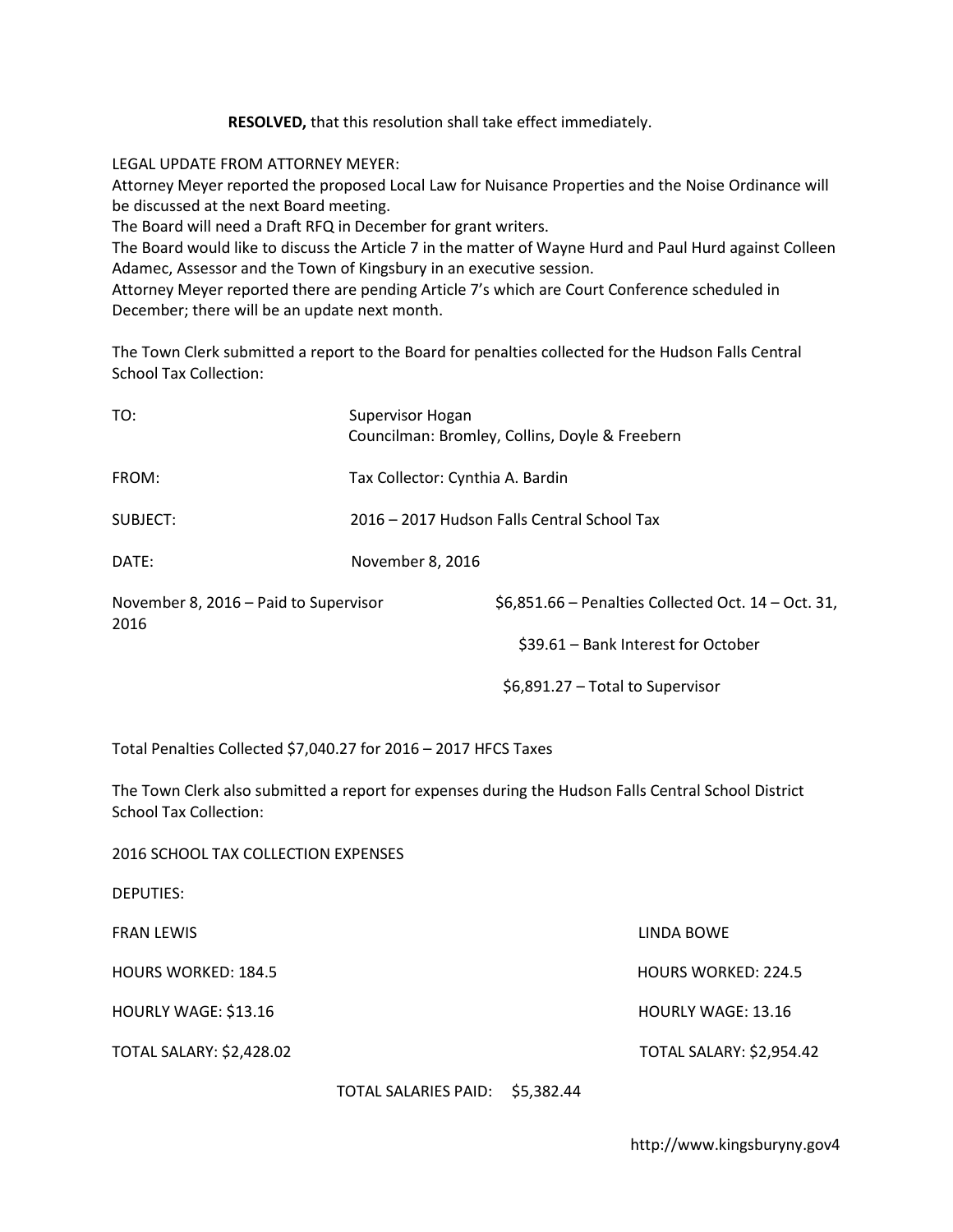PENALTIES COLLECTED: \$7,040.27

BANK INTEREST: \$80.20

RETURN CHECK FEE: \$20.00

TOTAL: \$7,140.47

AMOUNT TO TOWN AFTER DEPUTY PAY: \$1,758.03

A **motion** by Councilman Freebern seconded by Councilman Bromley and carried by a vote of 4 ayes giving permission to Comptroller Mary Ordway to re-levy the delinquent water bills to the 2017 County/Town tax bill.

Dog Control Officer Todd Humiston is currently working on the overdue dog licenses for July and August. There were 200 delinquent renewals; Humiston has about 75 left to check.

Councilman Freebern stated he is concerned about a turn on Casey Road being muddy and slippery. Jerry Caruso a resident of Casey Road reported in the past year or so the water has changed; it is now coming on his side of the road. In the winter time at times there is black ice on the road at the curve. Supervisor Hogan will ask Highway Superintendent Michael Graham to check the area.

Supervisor Hogan reported on December 8, 2016 there is a meeting with the Hudson Falls High School District to discuss if there are areas where the Town can gain efficiencies in the Recreation Department.

Supervisor Hogan encouraged everyone to attend Small Business Day in the Village at Juckett Park on November 26, 2016. There will be a coat collection and toy drive.

James Chase Water Superintendent asked Supervisor Hogan to pass along his thanks to Village DPW Mike Fiorillo for his assistance in a matter with our Water Building on Dix Avenue. With Fiorillo's assistance the Town saved approximately \$500.00 to \$1,000.00 assisting with a problem with the heating system and some wiring issues.

Supervisor Hogan encourages residents to shop local; and has recently learned that if you purchase something in a neighboring town and have it delivered to your home the sales tax is recaptured to Washington County. Hogan commented if you are unable to find something local check Amazon, have it shipped to your home and the sales tax is recaptured by Washington County. Washington County Treasurer Al Nolette is making an effort to make this a public awareness as the holiday season approaches. The sales tax revenue to the County has decreased due to the drop in the price of gasoline.

#### PUBLIC COMMENT:

Todd Humiston expressed his concern that there are no "School Zone" signs at the Primary School on Vaughn Road and the speed limit is 35 M.P.H. Humiston has witnessed the crossing guards attempting to slow down the traffic. Humiston does not believe the drivers are exceeding the speed limit; but feels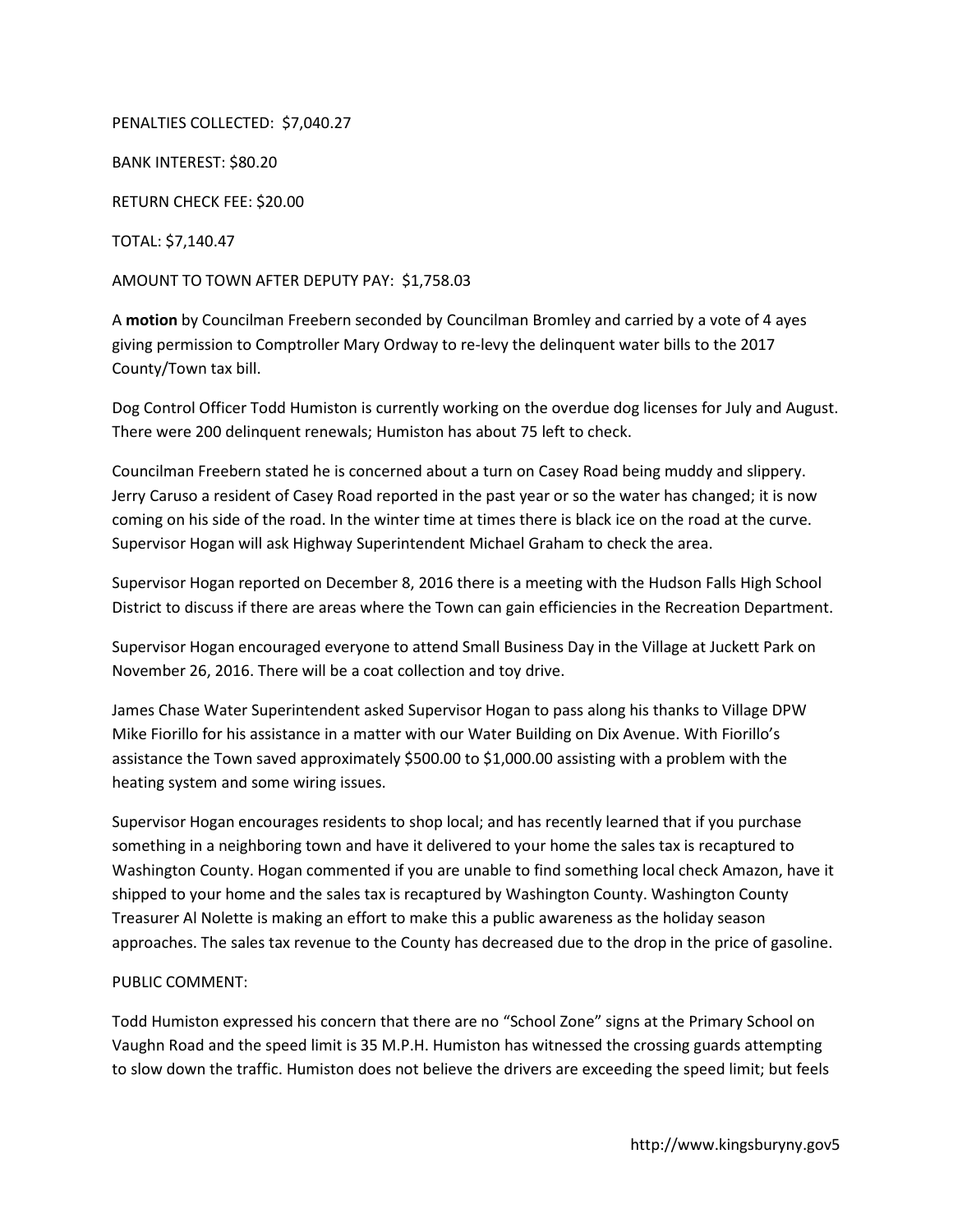35 M.P.H. is not appropriate in a school zone. Being a County road, Supervisor Hogan will speak to Steve Haskins Washington County Superintendent of Public Works.

A **motion** by Councilman Doyle seconded by Councilman Bromley and carried by a vote of 4 ayes to accept the reports of certain officers for the month of October:

Dog Control Officer: Complaints/Calls: 62; Seizures: 3; Unlicensed Dogs: 19; Mileage: 410 with 74 charged to Fort Edward, 119 to Fort Ann

Town Clerk: Paid to EnCon \$2,932.85; Paid to Supervisor \$2,598.35; Paid to NYS Dept. of Health \$135.00; Paid to Ag & Markets for Population Control \$168.00

Town Justice: \$20,901.00

A **motion** by Councilman by Councilman Freebern seconded by Councilman Bromley and carried by a vote of 4 ayes to enter into executive session to discuss pending litigation at 7:44 p.m.

A **motion** by Councilman Freebern seconded by Councilman Doyle and carried by a vote of 4 ayes to adjourn the executive session at 8:45 p.m.

# **TOWN BOARD OF THE TOWN OF KINGSBURY COUNTY OF WASHINGTON, STATE OF NEW YORK**

**Resolution No. 7 of 2016 Adopted November 21, 2016** 

**Introduced by Councilman Doyle who moved its adoption.** 

**Seconded by Councilman Freebern** 

# **RESOLUTION APPROVING THE STIPULATION OF SETTLEMENT AND ORDER RELATIVE TO WAYNE HURD and PAUL HURD V. TOWN OF KINGSBURY, ET. AL. BEARING WASHINGTON COUNTY SUPREME COURT INDEX NO. 26200**

WHEREAS, Wayne Hurd and Paul Hurd, Petitioner, commenced an action against the Town of Kingsbury, under Article 7 of the Real Property Tax Law in the Washington County Supreme Court pertaining to property located in the Town of Kingsbury, New York, bearing tax map identification number: 127.-1-13.5; and

WHEREAS, the litigation called into dispute the 2016 tax assessment and One Hundred Thousand Dollars (\$100,000.00) in assessed value; and